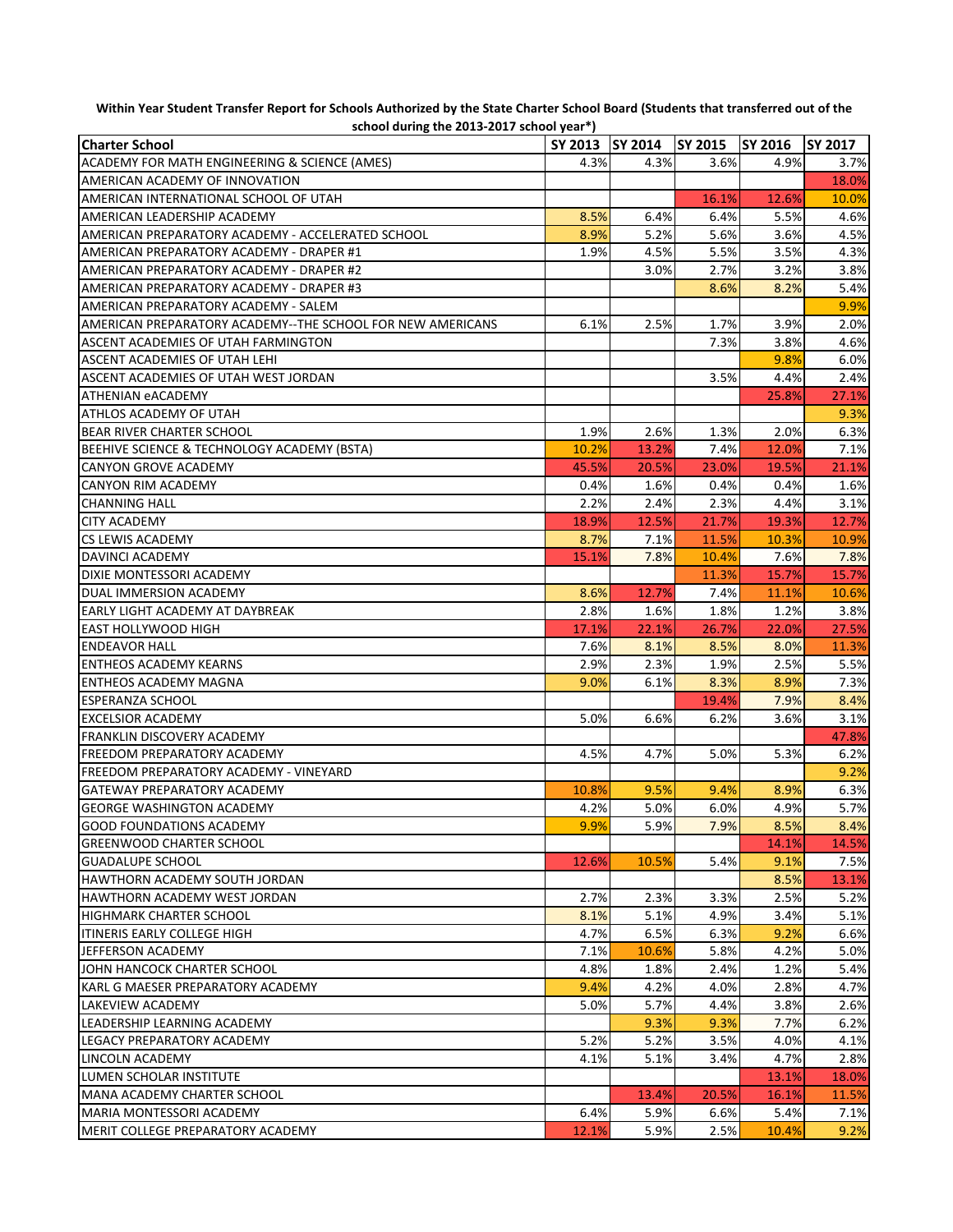| <b>MOAB CHARTER SCHOOL</b>                                 | 5.4%  | 2.0%  | 13.6%        | 1.9%         | 4.4%         |
|------------------------------------------------------------|-------|-------|--------------|--------------|--------------|
| <b>MONTICELLO ACADEMY</b>                                  | 3.6%  | 2.3%  | 2.2%         | 3.6%         | 6.5%         |
| IMOUNTAIN HEIGHTS ACADEMY                                  | 25.5% | 21.7% | 19.2%        | 16.9%        | 18.7%        |
| MOUNTAIN WEST MONTESSORI ACADEMY                           |       |       | 8.4%         | 6.3%         | 8.5%         |
| IMOUNTAINVILLE ACADEMY                                     | 4.9%  | 3.9%  | 3.7%         | 5.2%         | 5.6%         |
| NAVIGATOR POINTE ACADEMY                                   | 1.5%  | 3.0%  | 2.0%         | 2.2%         | 1.7%         |
| NO UT ACAD FOR MATH ENGINEERING & SCIENCE (NUAMES)         | 5.3%  | 4.1%  | 5.1%         | 5.8%         | 4.7%         |
| NOAH WEBSTER ACADEMY                                       | 7.1%  | 5.1%  | 6.8%         | 4.9%         | 5.0%         |
| NORTH DAVIS PREPARATORY ACADEMY                            | 4.1%  | 5.1%  | 5.5%         | 4.2%         | 4.6%         |
| <b>NORTH STAR ACADEMY</b>                                  | 1.9%  | 1.0%  | 1.9%         | 1.4%         | 2.8%         |
| <b>ODYSSEY CHARTER SCHOOL</b>                              | 7.5%  | 4.8%  | 5.7%         | 7.4%         | 7.2%         |
| OGDEN PREPARATORY ACADEMY                                  | 4.5%  | 3.7%  | 4.2%         | 3.9%         | 2.9%         |
| PACIFIC HERITAGE ACADEMY                                   | 36.7% | 16.5% | 15.4%        | 19.7%        | 13.2%        |
| PARADIGM HIGH SCHOOL                                       | 10.2% | 6.8%  | 8.7%         | 6.3%         | 6.9%         |
| <b>PINNACLE CANYON ACADEMY</b>                             | 9.9%  | 11.4% | 11.6%        | 8.1%         | 8.0%         |
| PIONEER HIGH SCHOOL FOR THE PERFORMING ARTS                | 15.2% | 21.1% | 23.9%        | 15.4%        | 11.3%        |
| <b>PROMONTORY SCHOOL OF EXPEDITIONARY LEARNING</b>         | 3.6%  | 3.1%  | 1.0%         | 2.9%         | 3.8%         |
| <b>PROVIDENCE HALL</b>                                     | 1.6%  | 3.2%  | 4.7%         | 3.8%         | 4.0%         |
| <b>QUEST ACADEMY</b>                                       | 3.3%  | 5.6%  | 5.1%         | 4.4%         | 6.2%         |
| <b>RANCHES ACADEMY</b>                                     | 5.7%  | 3.1%  | 3.7%         | 1.3%         | 5.2%         |
| <b>REAGAN ACADEMY</b>                                      | 1.7%  | 2.5%  | 2.8%         | 2.0%         | 3.7%         |
|                                                            |       |       |              |              |              |
| RENAISSANCE ACADEMY                                        | 4.7%  | 4.6%  | 4.3%         | 5.8%         | 5.6%         |
| <b>ROCKWELL CHARTER HIGH SCHOOL</b>                        | 10.3% | 10.3% | 10.7%        | 8.8%         | 8.4%         |
| ROOTS CHARTER HIGH SCHOOL                                  |       |       |              | 21.1%        | 24.8%        |
| <b>SALT LAKE ARTS ACADEMY</b><br><b>SCHOLAR ACADEMY</b>    | 1.0%  | 1.8%  | 1.0%<br>9.3% | 2.8%<br>3.3% | 4.4%<br>2.7% |
|                                                            |       |       |              |              |              |
| SOLDIER HOLLOW CHARTER SCHOOL                              | 10.0% | 7.9%  | 8.4%         | 7.7%         | 6.4%         |
| <b>ISPECTRUM ACADEMY - NSL</b>                             | 4.3%  | 7.2%  | 5.6%         | 5.6%         | 7.0%         |
| SPECTRUM ACADEMY - PLEASANT GROVE                          |       |       | 17.2%        | 9.8%         | 3.6%         |
| SUMMIT ACADEMY - BLUFFDALE                                 |       |       |              |              | 9.8%         |
| SUMMIT ACADEMY - DRAPER CAMPUS                             | 0.6%  | 1.4%  | 2.4%         | 2.3%         | 3.6%         |
| SUMMIT ACADEMY - INDEPENDENCE                              |       |       | 10.6%        | 4.0%         | 5.9%         |
| ISUMMIT ACADEMY HIGH SCHOOL                                | 9.6%  | 11.9% | 8.3%         | 12.4%        | 11.2%        |
| <b>ISYRACUSE ARTS ACADEMY - ANTELOPE</b>                   | 2.7%  | 4.4%  | 1.7%         | 4.2%         | 5.1%         |
| ISYRACUSE ARTS ACADEMY - NORTH                             |       |       |              | 3.3%         | 2.9%         |
| <b>TERRA ACADEMY</b>                                       |       |       |              | 14.0%        | 5.0%         |
| THOMAS EDISON - NORTH                                      | 3.6%  | 3.3%  | 3.5%         | 3.9%         | 2.5%         |
| <b>THOMAS EDISON - SOUTH</b>                               | 3.7%  | 5.8%  | 6.1%         | 4.4%         | 5.3%         |
| <b>TIMPANOGOS ACADEMY</b>                                  | 1.3%  | 4.1%  | 3.2%         | 3.0%         | 2.4%         |
| ITUACAHN HIGH SCHOOL FOR THE PERFORMING ARTS               | 8.2%  | 11.7% | 9.6%         | 10.1%        | 6.3%         |
| UINTAH RIVER HIGH                                          | 32.4% | 6.9%  | 24.3%        | 18.6%        | 17.1%        |
| UTAH CONNECTIONS ACADEMY                                   | 29.0% | 33.7% | 25.8%        | 26.0%        | 24.6%        |
| UTAH COUNTY ACADEMY OF SCIENCE (UCAS)                      | 1.8%  | 3.3%  | 3.1%         | 1.8%         | 2.5%         |
| UTAH MILITARY ACADEMY                                      |       |       | 19.2%        | 16.4%        | 15.3%        |
| UTAH VIRTUAL ACADEMY                                       | 18.2% | 16.8% | 30.5%        | 26.3%        | 26.3%        |
| <b>VALLEY ACADEMY</b>                                      | 11.9% | 12.8% | 10.1%        | 15.0%        | 6.9%         |
| VANGUARD ACADEMY                                           |       |       |              | 3.3%         | 1.3%         |
| <b>VENTURE ACADEMY</b>                                     | 7.6%  | 5.2%  | 6.7%         | 5.3%         | 5.2%         |
| lVISTA AT ENTRADA SCHOOL OF PERFORMING ARTS AND TECHNOLOGY | 9.3%  | 5.4%  | 5.4%         | 6.5%         | 5.5%         |
| <b>VOYAGE ACADEMY</b>                                      |       | 6.1%  | 3.3%         | 2.2%         | 2.6%         |
| WALDEN SCHOOL OF LIBERAL ARTS                              | 8.1%  | 7.6%  | 6.9%         | 7.6%         | 5.7%         |
| <b>WALLACE STEGNER ACADEMY</b>                             |       |       |              |              | 12.1%        |
| <b>WASATCH PEAK ACADEMY</b>                                | 1.8%  | 1.4%  | 1.6%         | 2.4%         | 2.1%         |
| <b>WASATCH WALDORF CHARTER SCHOOL</b>                      |       |       |              |              | 15.8%        |
| <b>WEILENMANN SCHOOL OF DISCOVERY</b>                      | 6.3%  | 5.0%  | 4.1%         | 2.9%         | 2.8%         |
| <b>WINTER SPORTS SCHOOL</b>                                |       |       | 7.4%         | 3.7%         | 4.1%         |